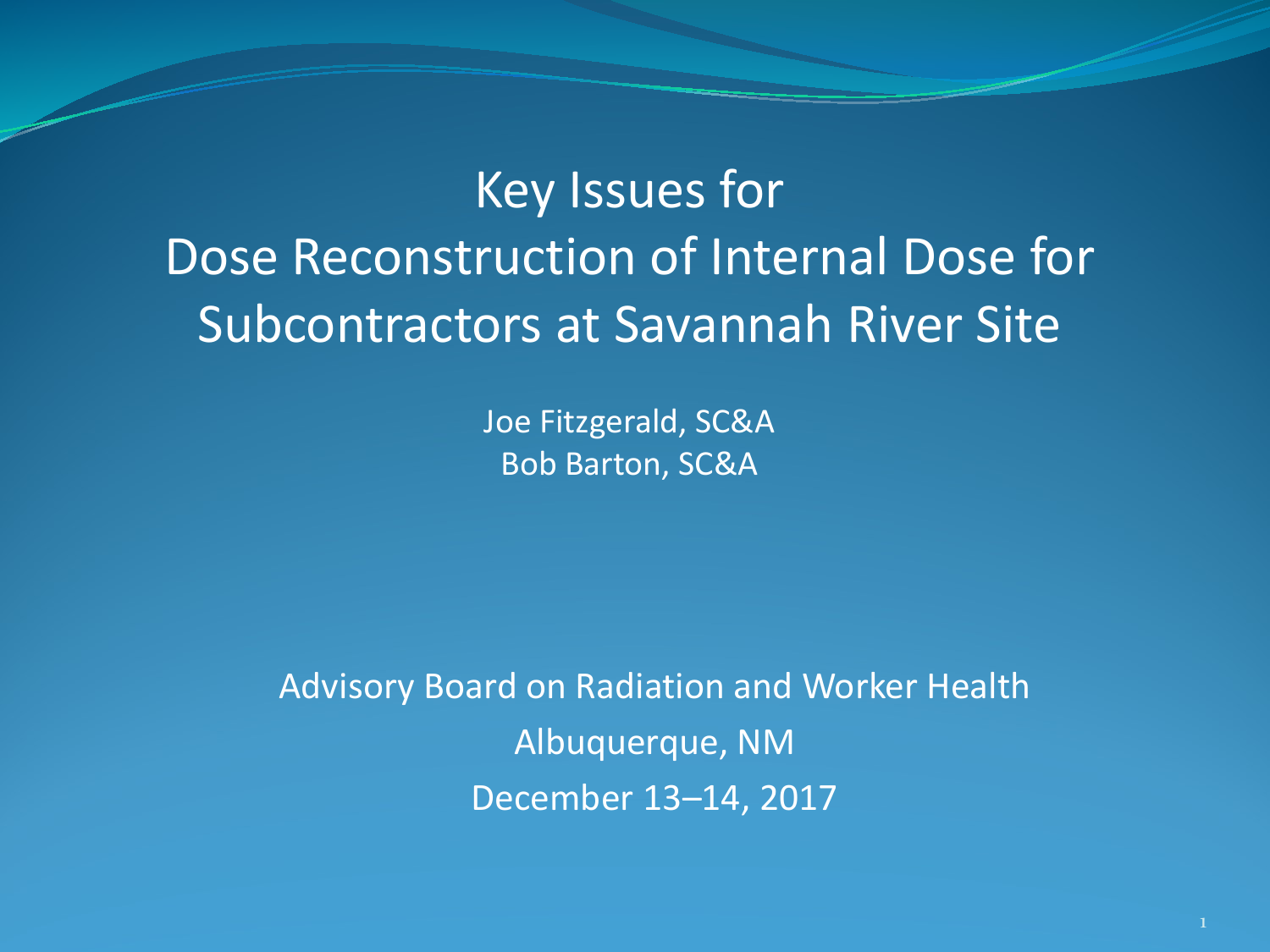# Work Group Members

- **Bradley P. Clawson, Chair**
- James E. Lockey, MD, MS
- David B. Richardson, PhD
- **Phillip Schofield**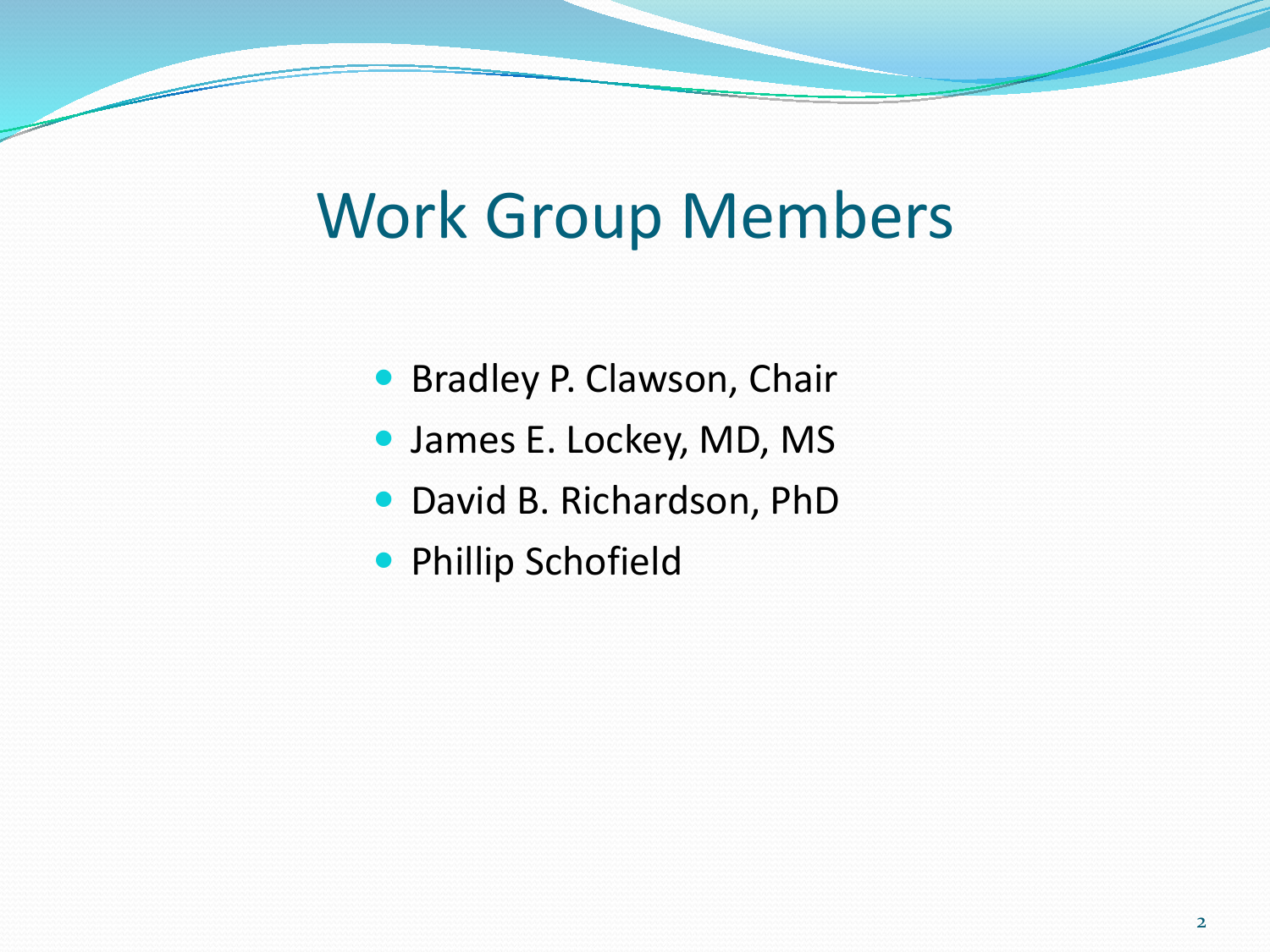#### Subcontractor Data Completeness

- NIOSH: SC&A's 30/90-day survey did not reflect prescheduled bioassay cycle for actinides.
- Agree, SC&A survey based on stipulated job-specific bioassays at "end of shift" or "end of job."
- Routine Pu and EU bioassay frequency at 180 days (2/yr); Pu +  $EU = 22\%$  sample of 248; some identified as "missing" may have been collected at 90–180 days.
- As SC&A noted in its July 2017 report:

*It is also understood that the 30- and 90-day bioassay criteria are "indicators" of RWP compliance and bioassay records completeness, and that later bioassays for potential exposure to longer-lived nuclides such as plutonium and neptunium would be relevant to dose assessment but problematic for subcontractor CTWs, given the intermittent nature of their work on site and common lack of compliance with termination bioassays.*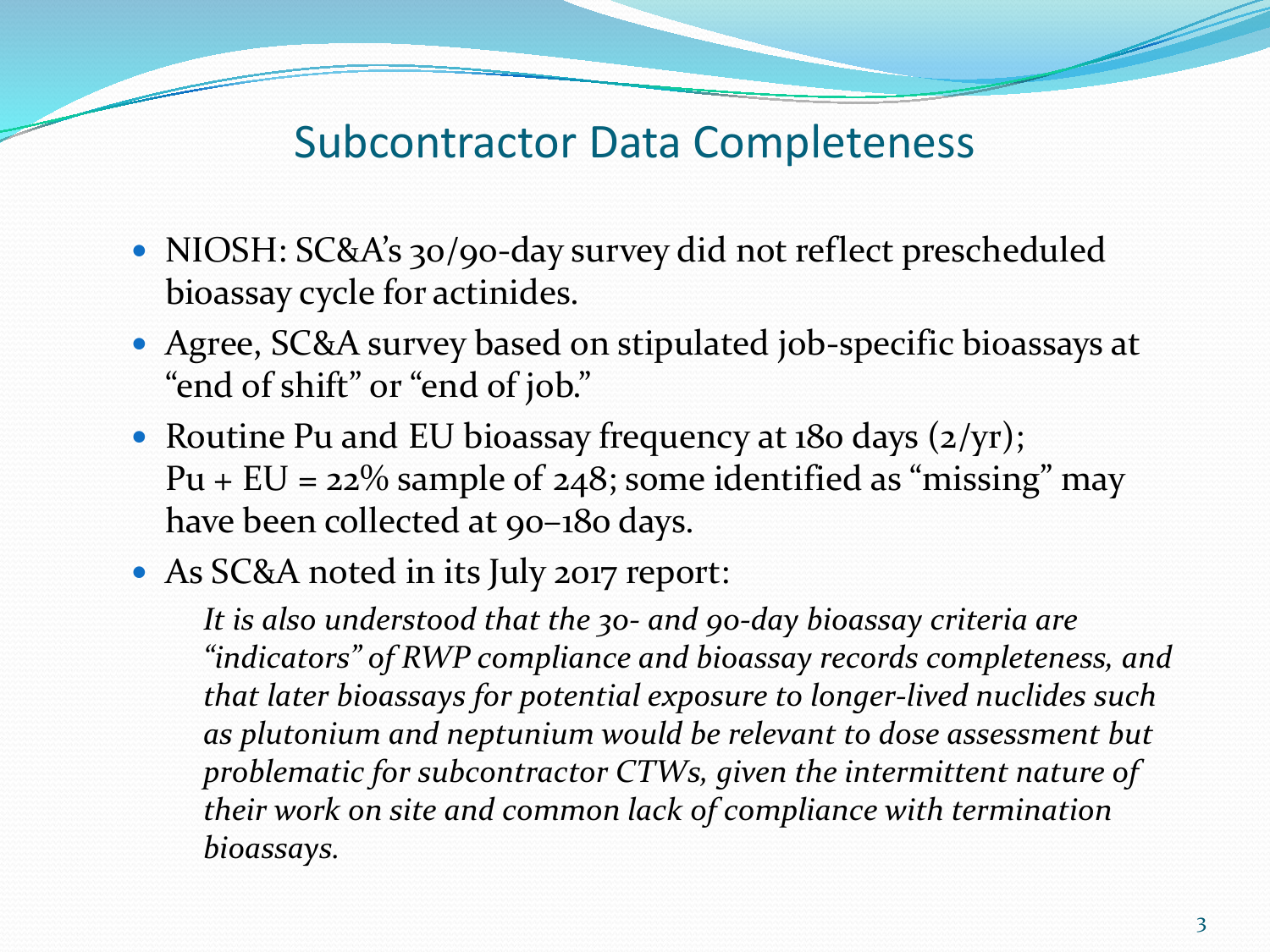## Subcontractor Data Completeness (continued)

- However, SC&A believes there are overarching considerations that outweigh results of this limited survey:
	- Westinghouse Savannah River Company (WSRC) self-surveys remain the only representative indicator of job-specific completeness to date (with only the 1997 review apparently based on a complete set of Radiation Work Permits (RWPs)).
	- Missing RWPs (only 13 found, 1982–1995), compounded by shortcomings of available RWPs (disparities, inconsistencies, missing source terms), are much more confounding.
	- NIOSH's reassessment of SC&A completeness results applying routine prescheduled monitoring data, results from RWP coworkers, and exposure trends combining routine and job-specific sampling, will require careful review – **"typical" work with routine "pre-scheduled" bioassays not necessarily the same as RWP work involving jobspecific bioassays.**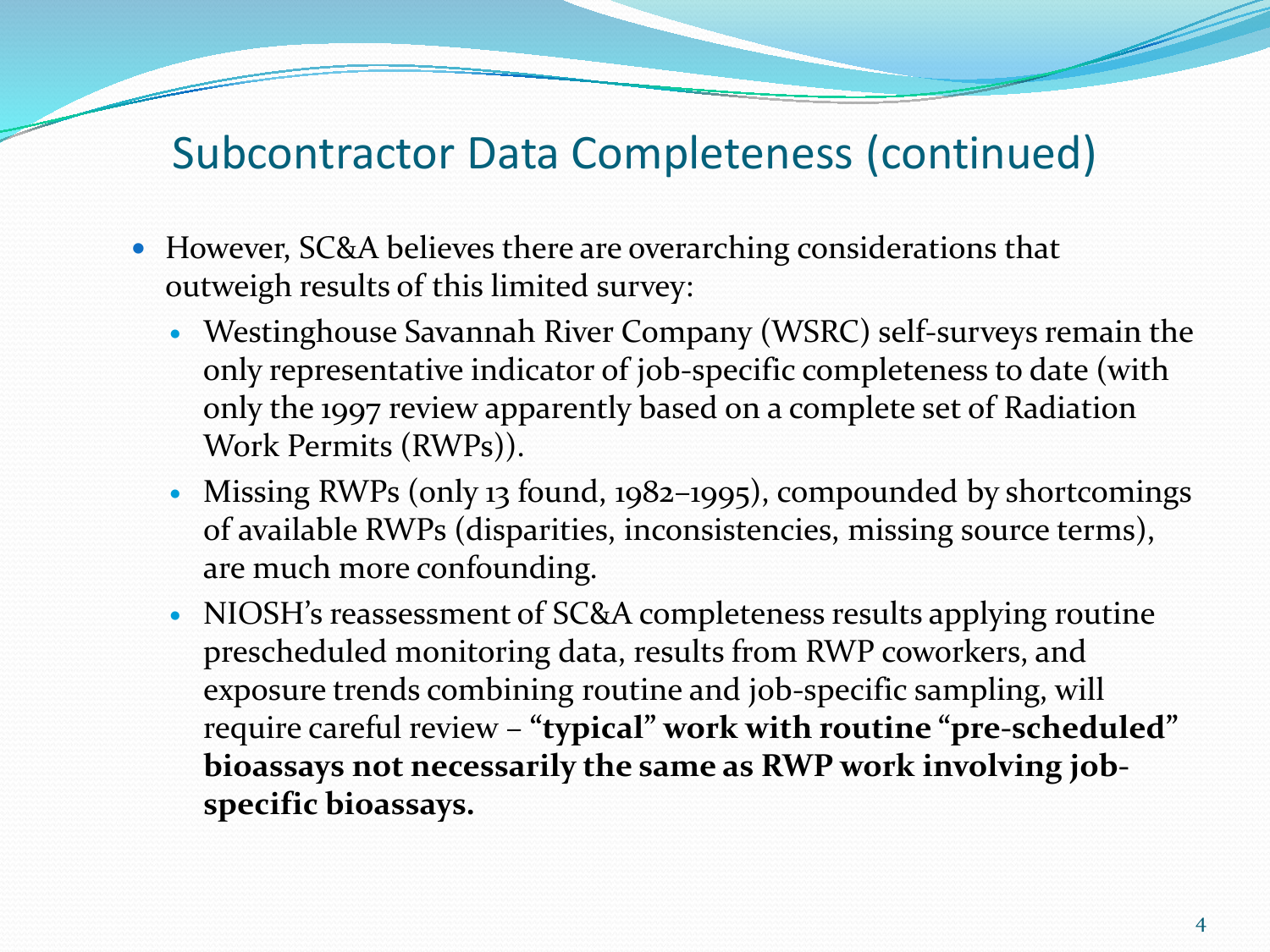#### Subcontractor Data Completeness (continued)

- Conclusion: NIOSH 87-90% completeness for subcontractor monitoring vs. SC&A's 66–84% completeness; adjustment for actinides would come closer to 90% on upper range (transiency of subcontractor CTWs notwithstanding).
- However, WSRC 1997 survey of 21% completeness for job-specific bioassays remains most credible (only 13 RWPs/Standing Radiation Work Permits (SRWPs) sampled by SC&A for 1982–1995 vs. 100% surveyed by WSRC for 1997).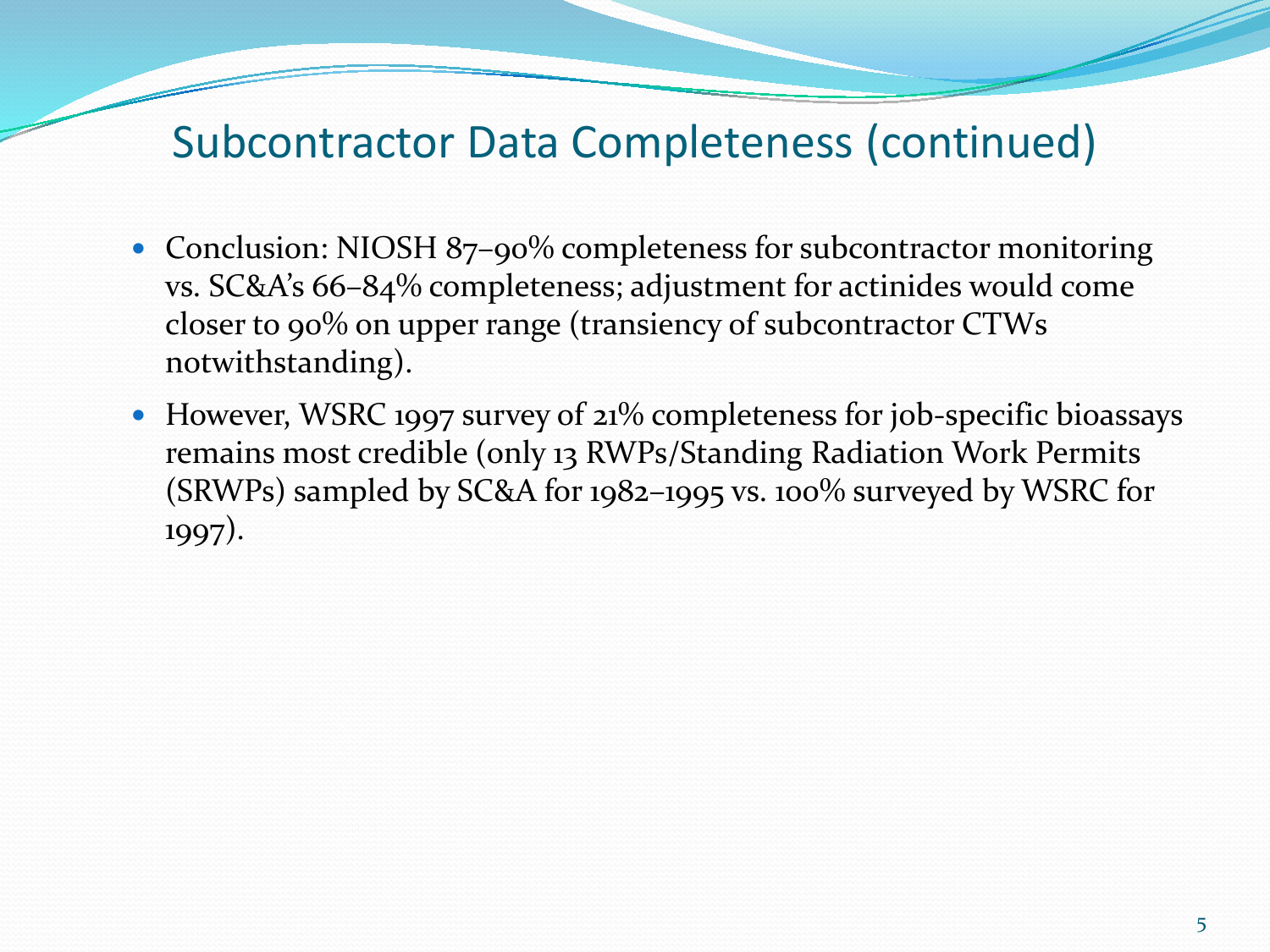## Notice of Violation

- NIOSH position: Disagrees that Notice of Violation (NOV) would "prohibit dose reconstruction of subcontractor construction trades workers."
- SC&A never made such a conclusion or recommendation. Recommendation from July 2017 report:

*SC&A recommends that the Work Group discuss the implications of these findings* [of incompleteness, including that related to the NOV] *with NIOSH and determine whether NIOSH has any available monitoring data or bounding approach that could ameliorate this fundamental data gap.*

From August 24, 2017, presentation by SC&A to Advisory Board:

[NOV] has important implications for CTW bioassay completion question; NIOSH conducting *further investigation.*

- In its recent Work Group presentation, NIOSH reiterated WSRC's arguments during the 1998 enforcement conference, i.e., strength of program, monitoring of "likely" exposures, and few or no confirmed intakes (for bioassays actually collected or resampled).
- However, from dose reconstruction standpoint, does NIOSH have "any available monitoring data or bounding approach" for those workers lacking job-specific bioassays?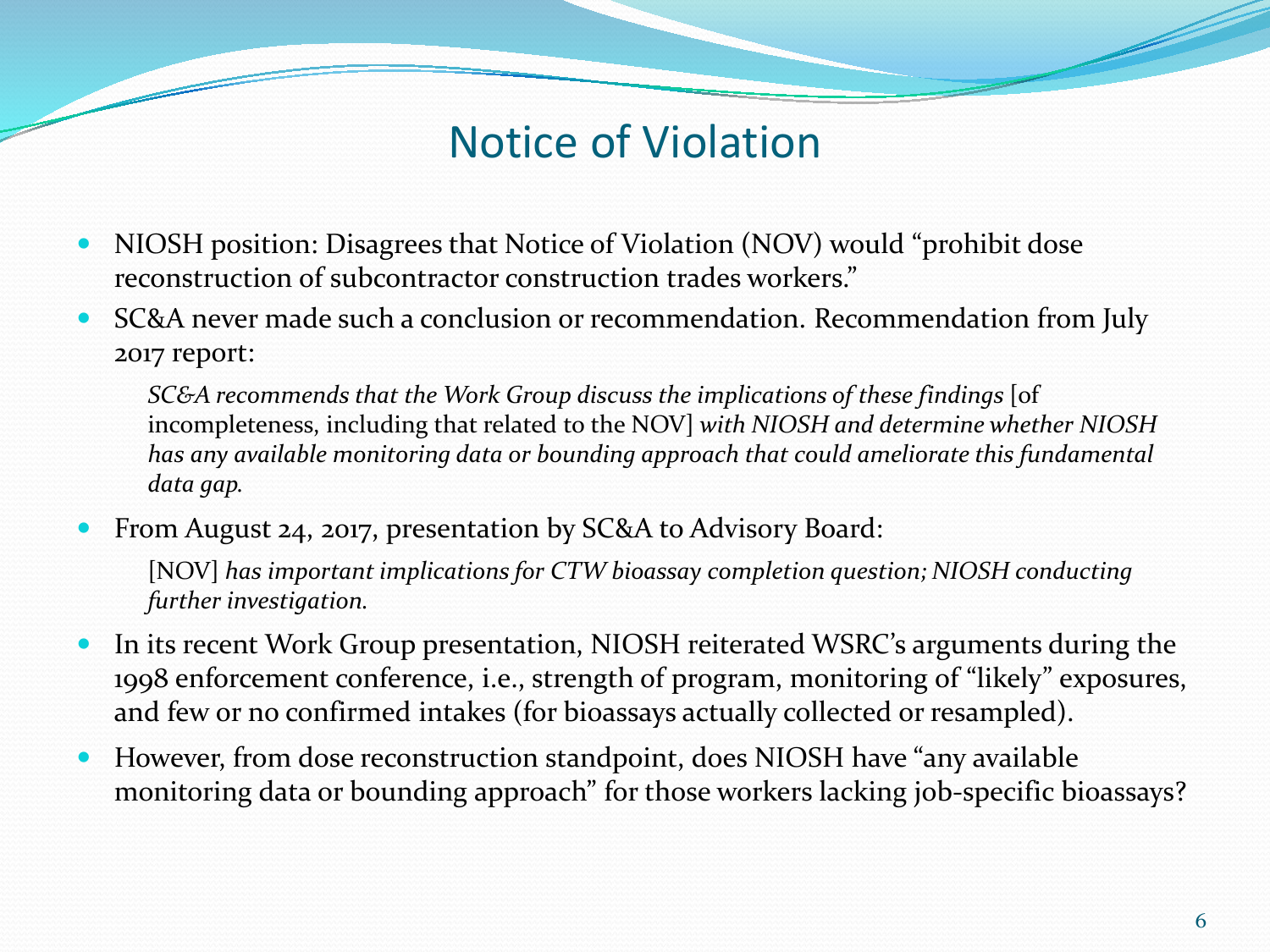## Use of Subcontractor Internal Monitoring Data in NOCTS

- NIOSH finds that  $91\%$  of 371 subcontractor claimants in NOCTS (340/371) have internal monitoring data. From its qualitative review, lack of monitoring appears to be "randomly distributed."
- However, SC&A believes the key question is the **representativeness** of data:
	- Do the available internal monitoring data (primarily routine) effectively bound the exposures experienced by workers who were monitored only by job-specific bioassay (but whose bioassays are lacking)?
	- What was the actual exposure potential for "off-normal" transient work, and is it relatable to routinely monitored workers and their associated tasks?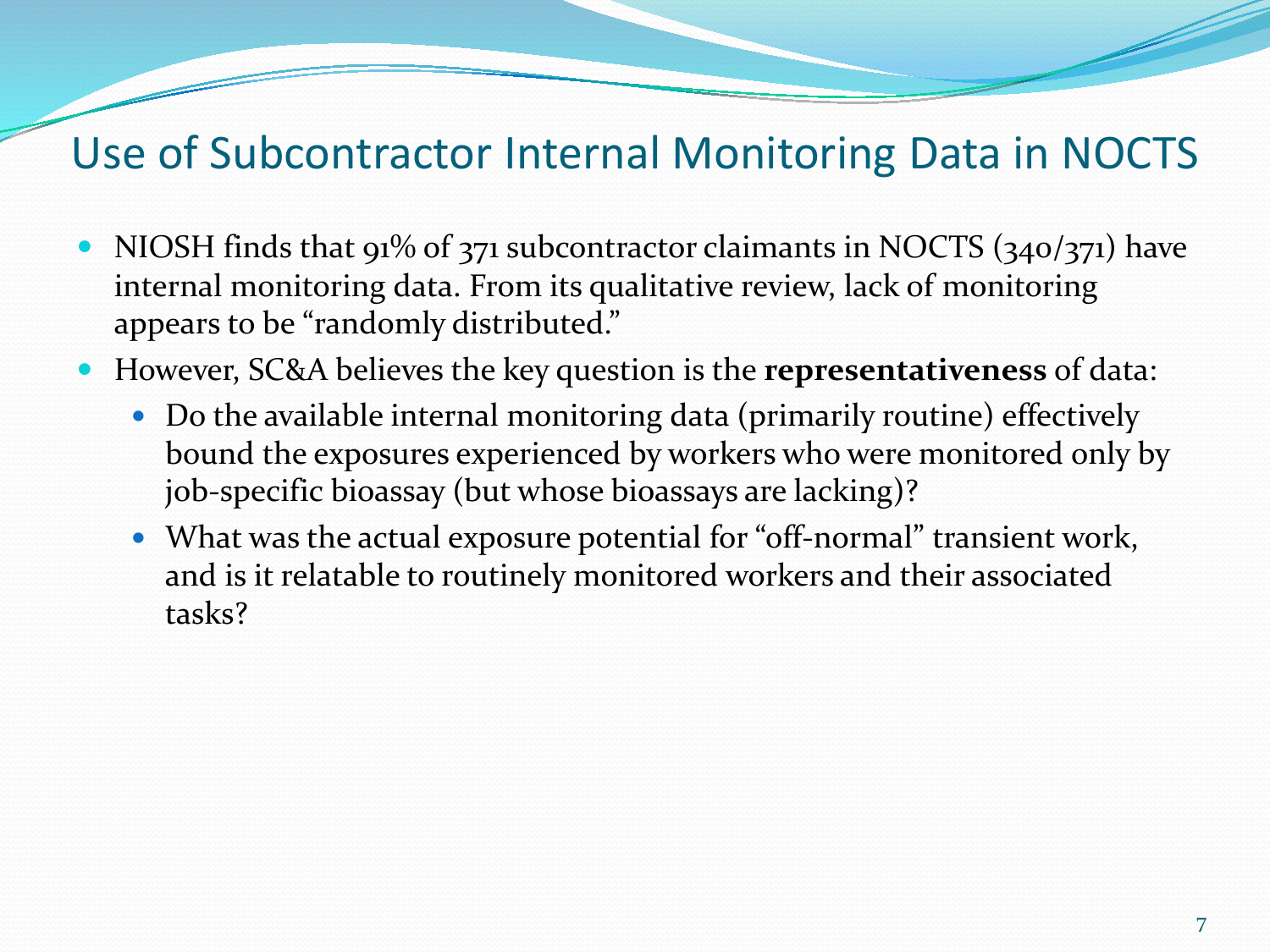## Use of Subcontractor Internal Monitoring Data in NOCTS (continued)

- SC&A concerns about r**epresentativeness** (cont'd):
	- Interviews with former SRS subcontract workers indicate they were brought in to do the "more contaminated work to save the exposure of the onsite CTWs." (Taulbee memo, 9/29/17 email attachment)
	- Because of the short duration spent on site by many affected workers, such short-term jobs were more likely to be monitored via job-specific bioassay instead of prescheduled routine bioassays (can only be checked for 1997).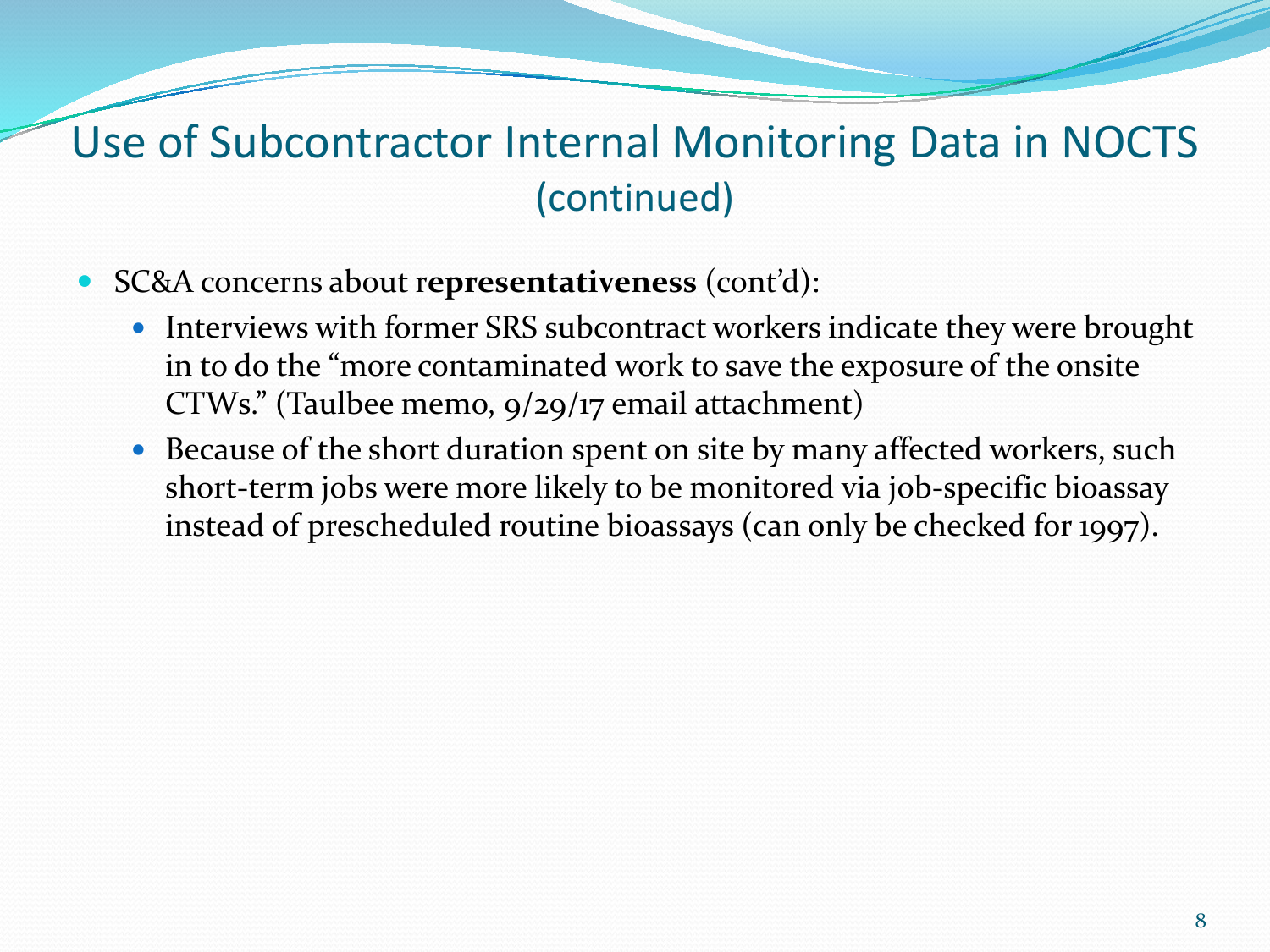## Use of Subcontractor Internal Monitoring Data in NOCTS (continued)

- SC&A concerns about r**epresentativeness** (cont'd):
	- Coworker Criteria (Version 4.1) need to be fully evaluated:

*For routine monitoring programs, a review of the program should be conducted to determine the basis for the selection of program participants. It must be established who was monitored and why they were monitored…. In this evaluation there must be some demonstration that the monitored population consisted of: 1) a representative sample of the exposed population, or; 2) the workers with the highest exposure potential*. [Neton 2015]

- Key Question from above criteria: **What is the class of workers with the highest potential for exposure and are they appropriately represented in the available coworker data?**
- NIOSH analysis of available NOCTS data for plutonium indicated a factor of 2-5 difference between monitored subcontractors (primarily routine monitoring) and regular construction trade workers during certain years in the late 1970s and 1980s at the 95th percentile (see next slide).
- Given the completeness issues identified for the job-specific monitoring program, a meaningful numerical comparison between job-specific and routine monitoring for subcontractors may not be possible.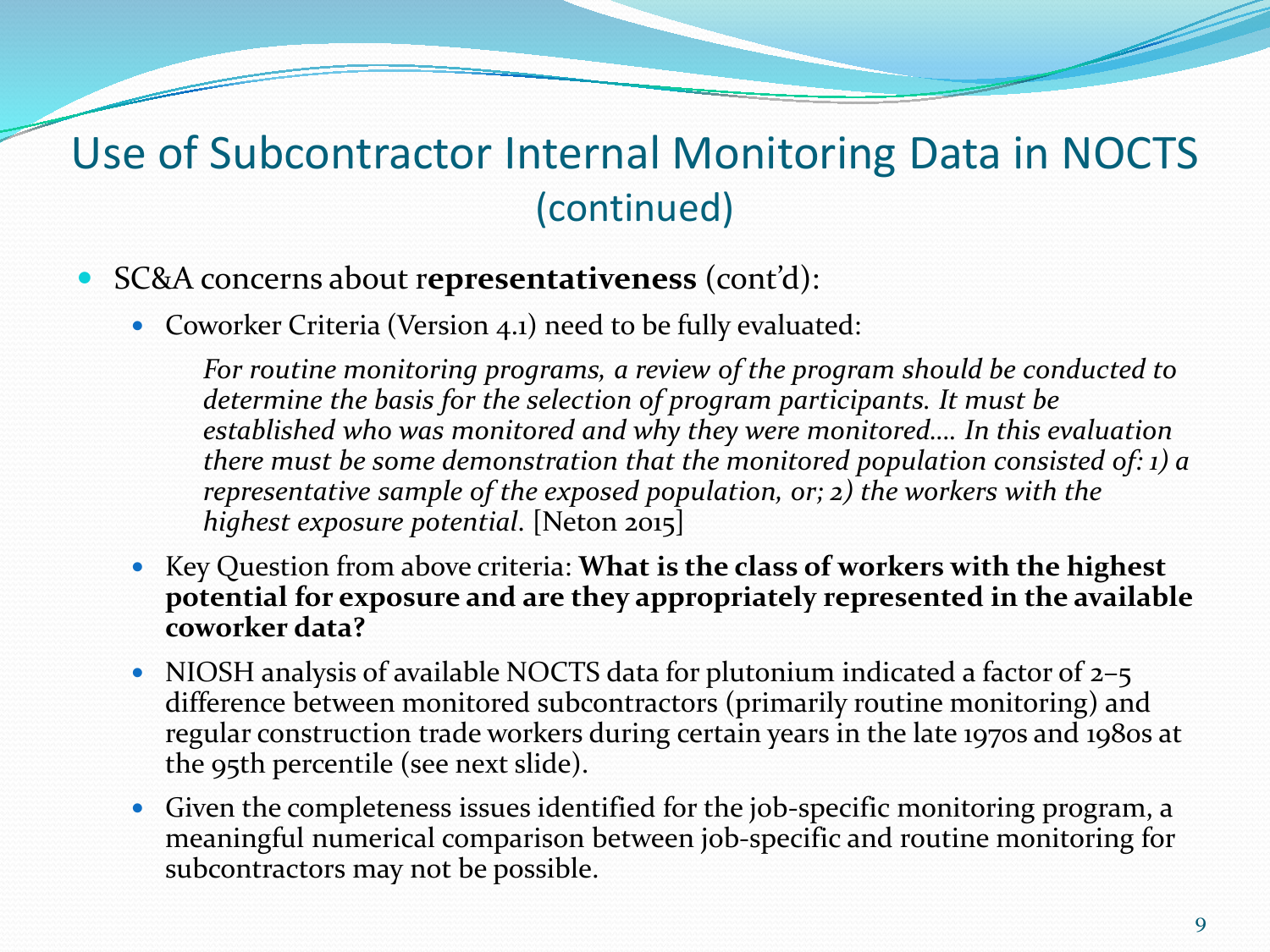## Is There a Difference between Routine Bioassay Data for DuPont CTW and Subcontractor CTW?

- Question raised by Board members at 8/16/17 Work Group meeting.
- NIOSH response (Taulbee 9/29/17) based on stratification of NOCTS plutonium and tritium bioassay data for DuPont Construction Workers and Subcontractor Construction Workers at the 95th percentile (1956–1988).
- NIOSH conclusion: "there is no systematic difference between DuPont Construction Trades Workers and Subcontractor Construction Trades Workers."
- However, SC&A pointed out that NIOSH acknowledges exceptions for later 1970s and 1980s, where 95th percentile for Pu is 2–5 times higher for subcontractor CTWs.
- NIOSH response is that 95th percentile excretion rates have little effect on the final coworker model development – that these outlier values would be "smoothed out" in the development of intake values from bioassay data.
- SC&A respectfully disagrees the identification and analysis of the highest exposed group of workers is important in an SEC context.
- *Note: NIOSH has since identified at least one error in original analysis and is currently revising the stratification comparison utilizing additional logbook data.*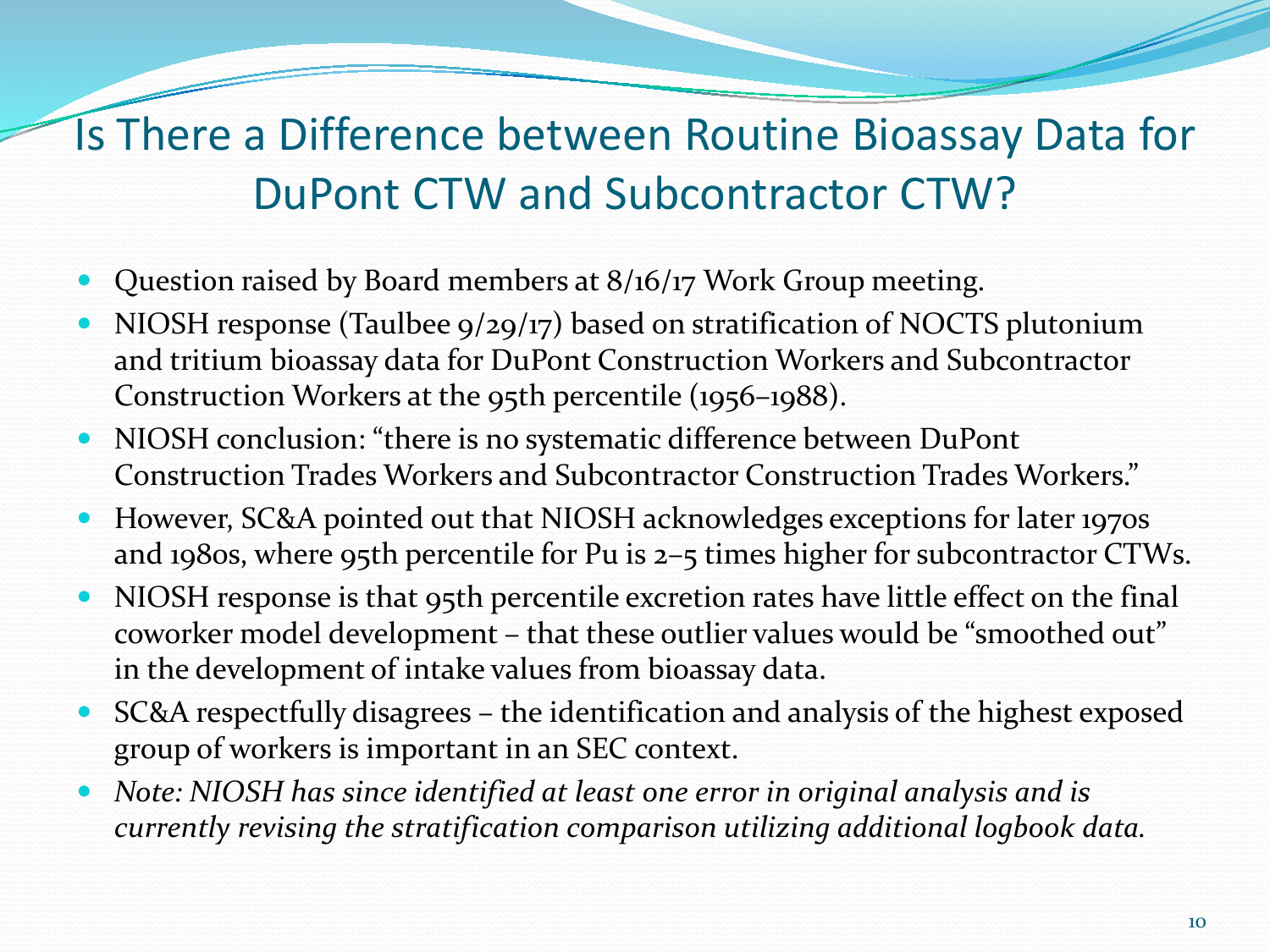## Is There a Difference between DuPont CTW and Subcontractor CTW Bioassay Data?



Source: Taulbee email 11/4/2017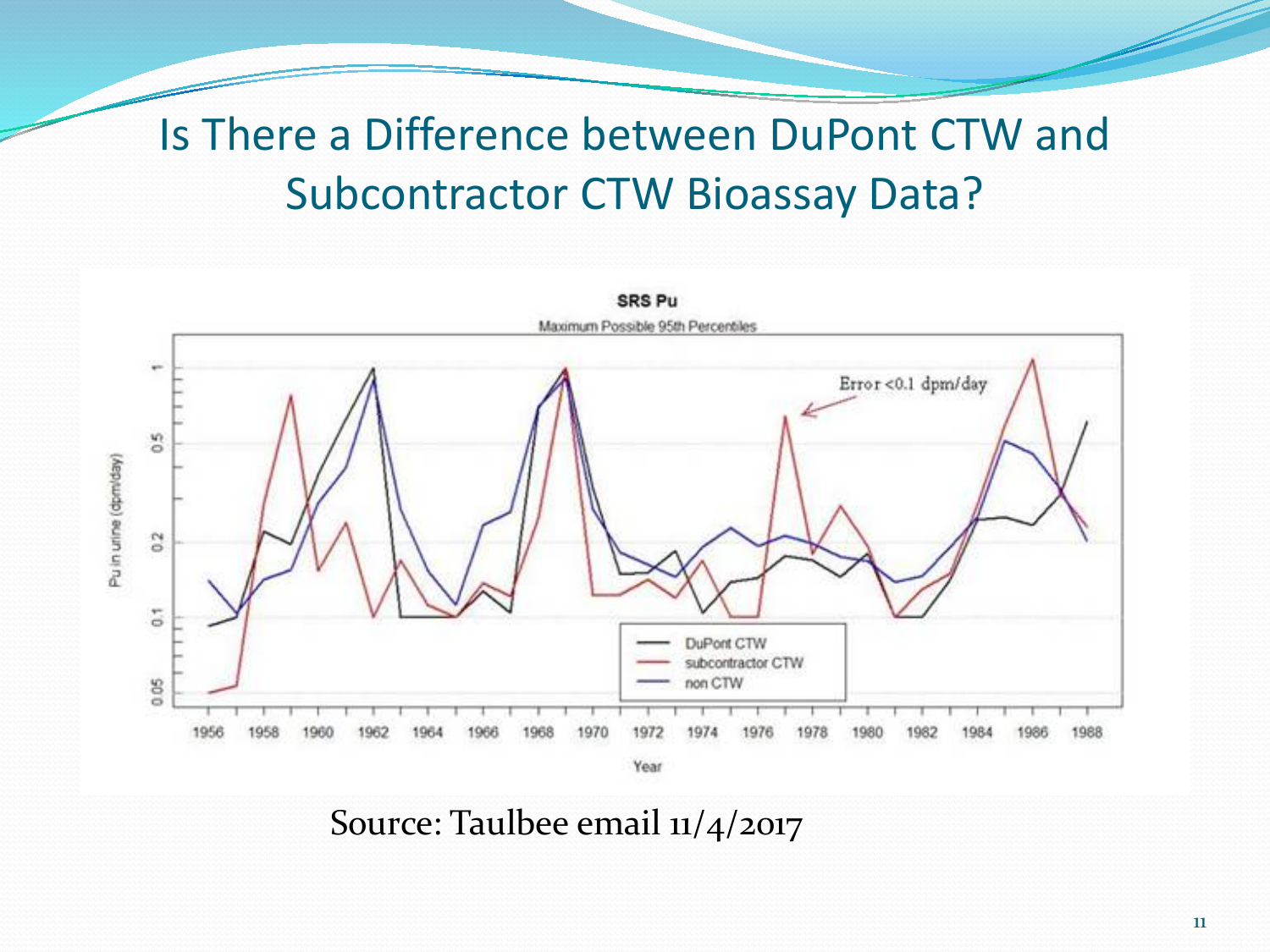## Is There a Difference between DuPont CTW and Subcontractor CTW Bioassay Data?

Same chart as the previous slide but focuses on the SEC evaluation period and only DuPont CTWs versus Subcontractor CTWs *(Note: NIOSH has identified that the 1977 data point is in error)*



Source: Taulbee email 11/4/2017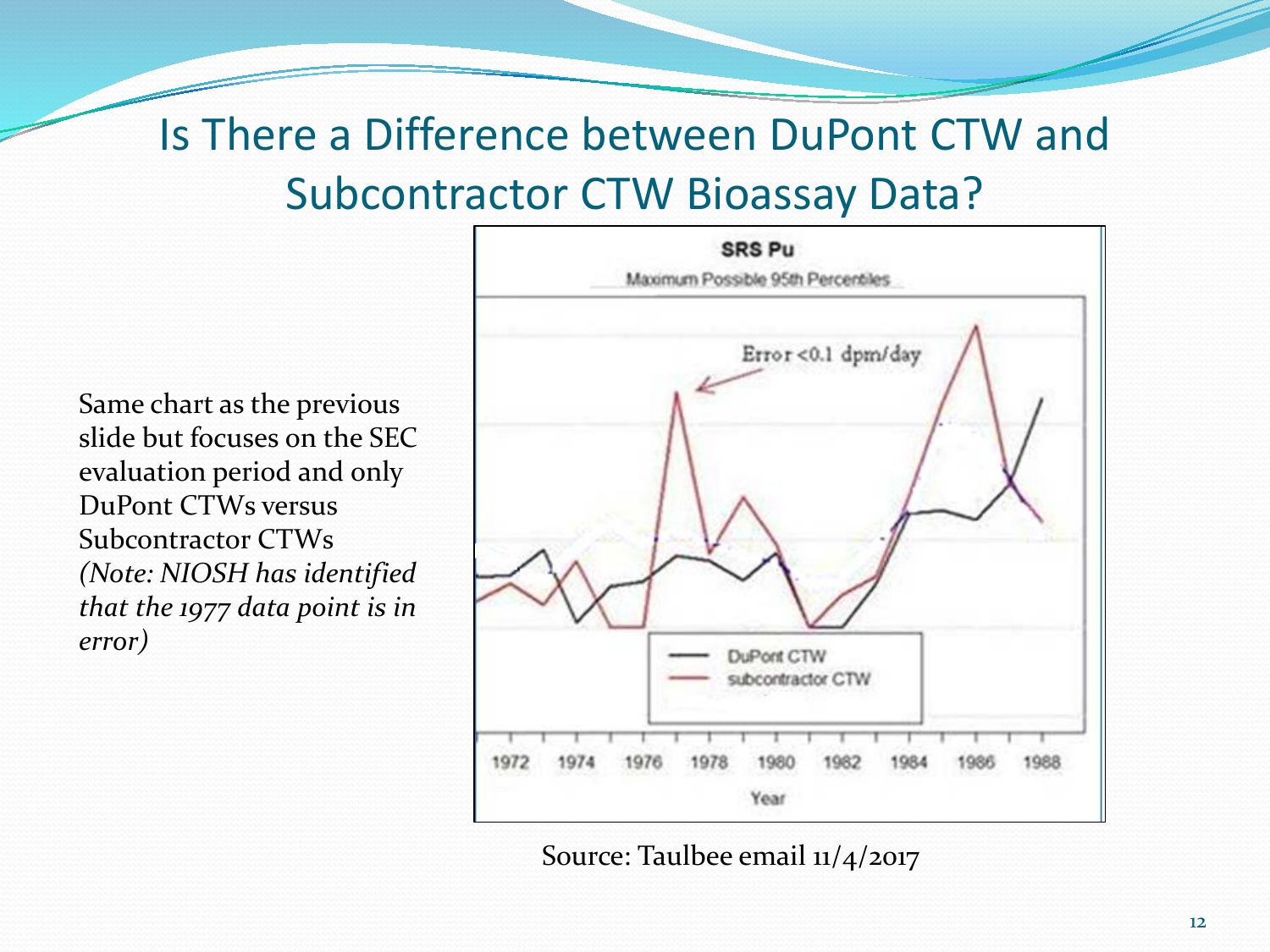## Is There a Difference between DuPont CTW and Subcontractor CTW Bioassay Data?

*"for most years there is little difference in the 95 percentile urinary excretion between DuPont CTWs and Subcontractor CTWs. The exception appears to be in the later 1970s and 1980s. This observation is somewhat supported by contemporary interviews with subcontractor CTWs. Subcontractor CTW indicated that they were called in for more contaminated work to save the exposure of the onsite CTWs. For some years (1977–1979 and 1984–1986) this appears to be the case in that the 95th percentile of the subcontractor CTWs is a factor of 2–5 higher*." [emphasis added]

– Tim Taulbee, memo to SRS/SEC Work Groups, 9/29/2017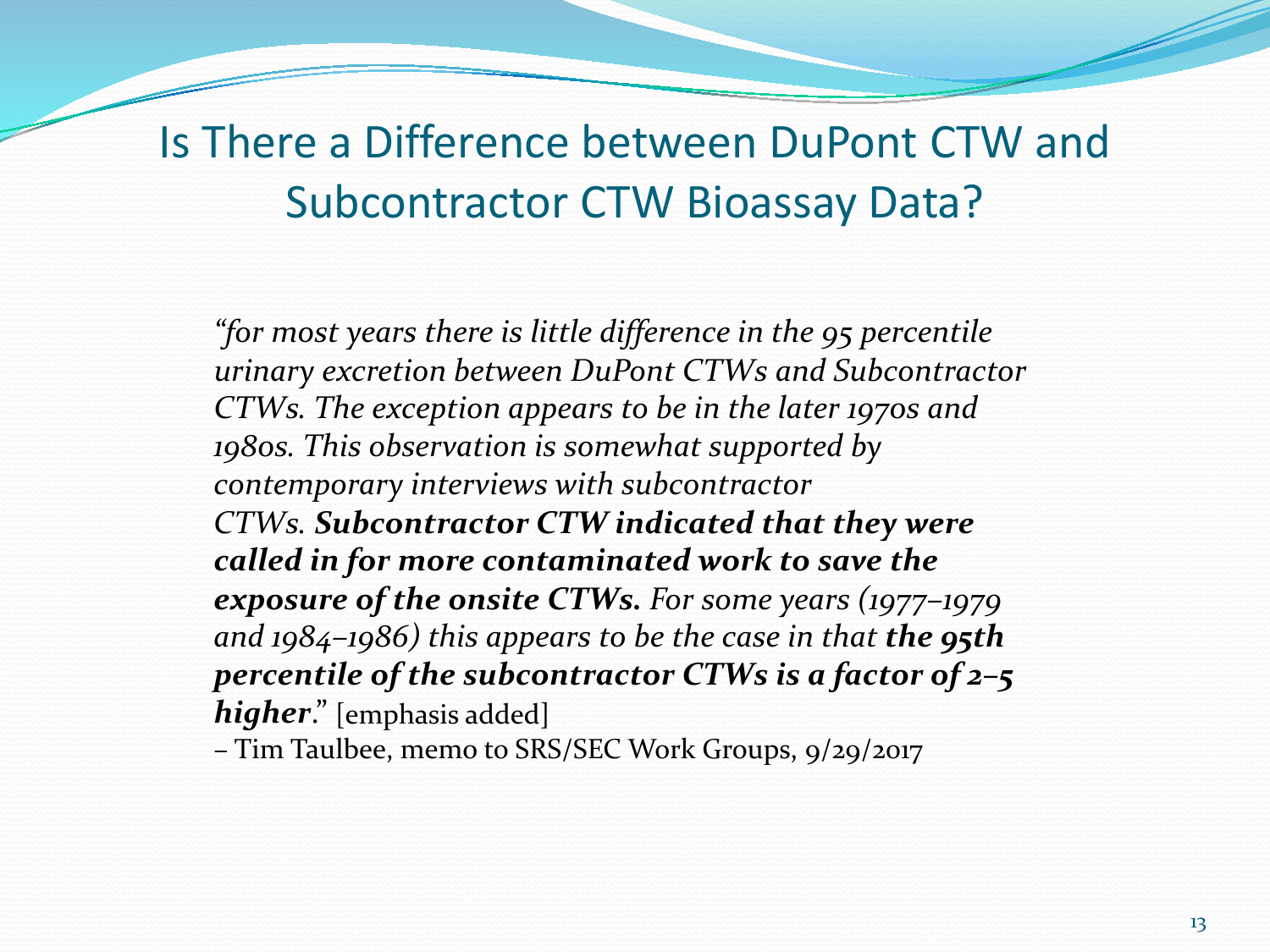## Responses to Other NIOSH Concerns

- NIOSH: No effect on the coworker model for 1997, as all of the worker data have been collected and evaluated.
- SC&A response:
	- SC&A agrees that job-specific bioassay data are available for 1997, given the complete survey (and resampling) accomplished by WSRC at that time.
	- However, it is not clear whether similar **complete** surveys are available for prior years; lack of available RWPs makes any conclusions difficult for years before 1997.
	- The 1997 coworker model may not be applicable to prior years because the numbers, makeup, jobs, work locations, and exposure potential of workers under RWP jobspecific bioassays would not be sufficiently available.
	- The site did not conduct resampling for 1996, based on a judgment that it would not be "cost-effective" given that no internal exposure was expected (1998 DOE Enforcement Conference Summary).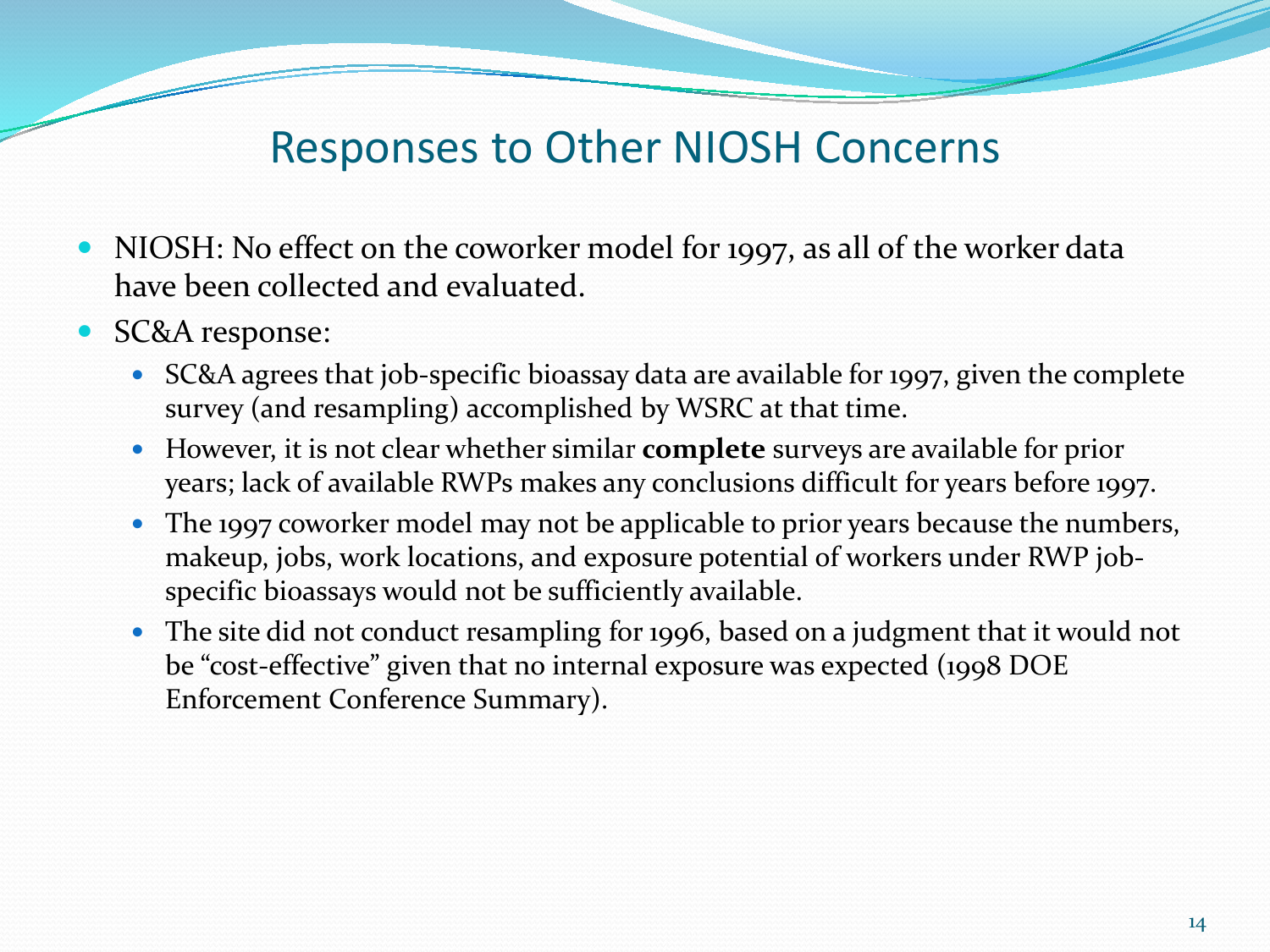- NIOSH: "DOE acknowledged rigorous radiological control program during enforcement meeting."
- SC&A response:
	- SC&A is not taking issue with the WSRC radiological control program, though administrative controls (e.g., procedural implementation) were found deficient.
	- SC&A is concerned with the "repetitive" non-participation, at relatively high rates, of WSRC workers in the RWP-prescribed job-specific bioassay program and its implications for dose reconstruction with sufficient accuracy.
	- As DOE emphasized in its enforcement action, "the potential exists to overlook worker exposures to radioactive material due to unrecognized field conditions or other types of personnel error*."* DOE further identified a substantial internal exposure that was detected by the retrospective bioassay program, not by the WSRC field indicator program.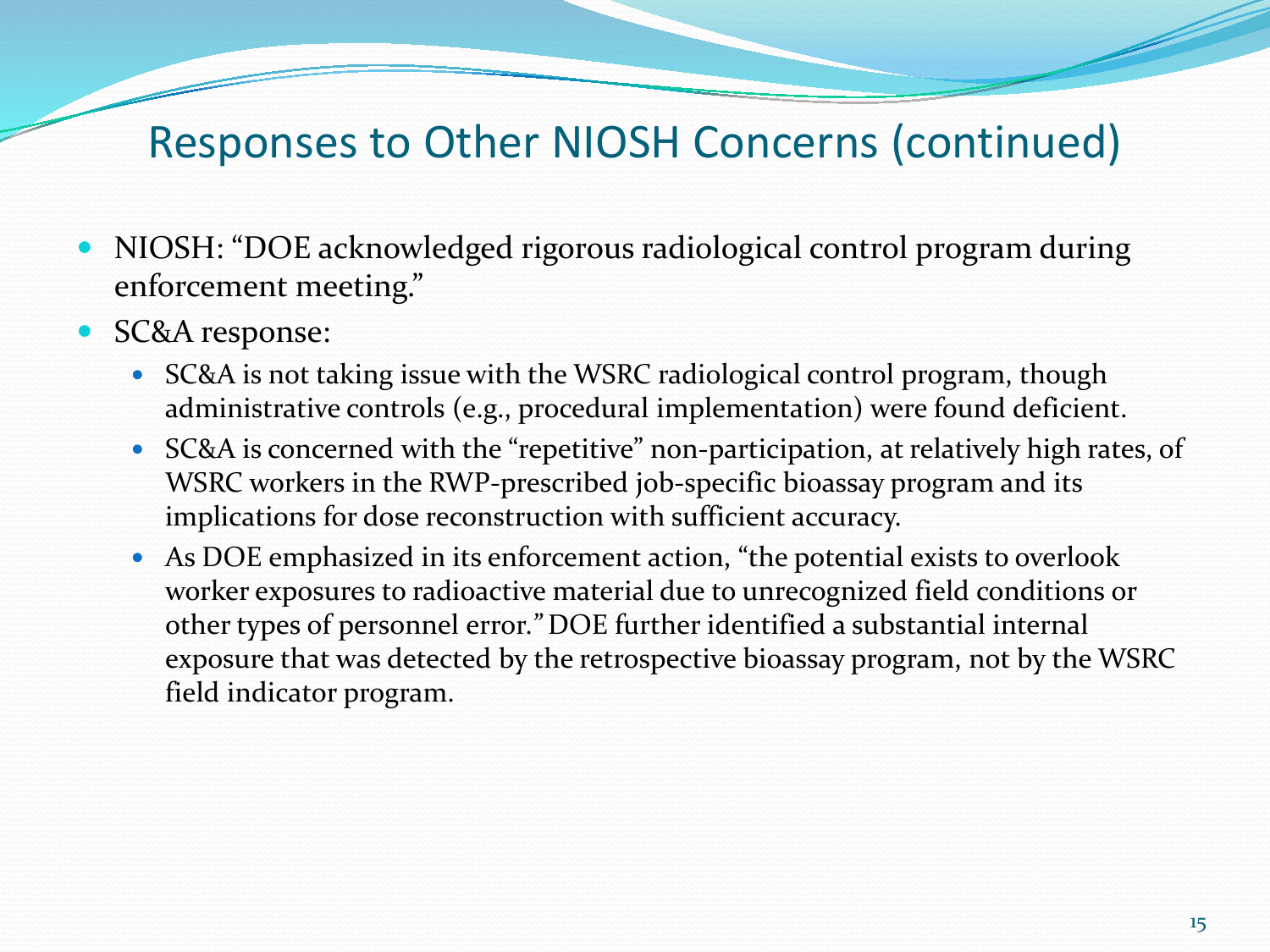- NIOSH: SC&A has not demonstrated that subcontractors were primarily or only monitored via job-specific bioassays that would bias a coworker model.
- SC&A response:
	- Given lack of actual RWPs, it is not feasible to even evaluate who was missed, what work being done, protective measures provided, and overall exposure potential. However, SC&A recommended (via email) to Work Group (cc to NIOSH) on 10/6/17 that makeup of 1997 workers on jobspecific bioassays be ascertained (though we can only establish makeup for that year).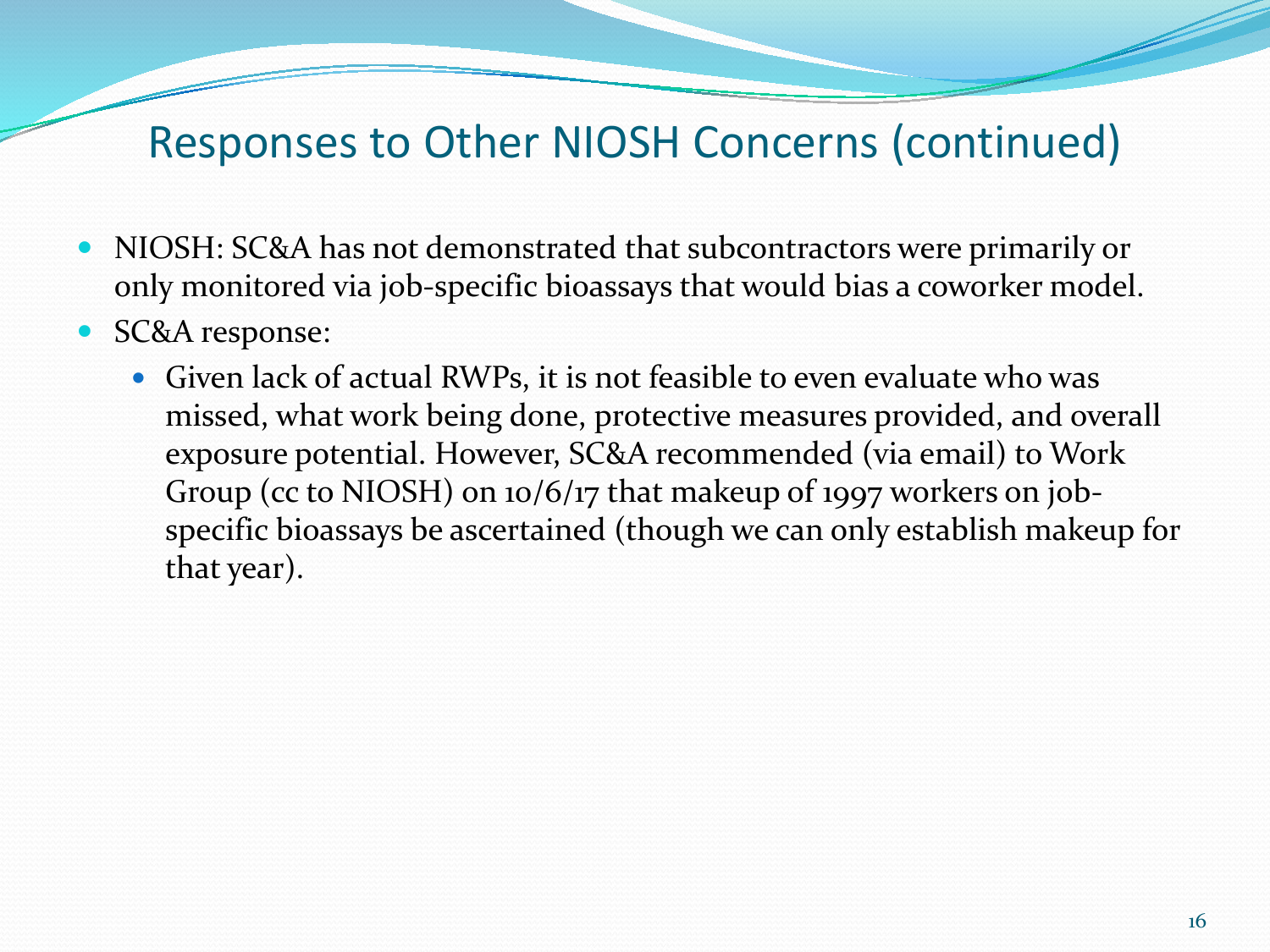- NIOSH: Even if larger percentage of subcontractors used the job-specific bioassay compared to WSRC employees (CTWs or operations), a larger fraction of subcontractor CTWs were monitored via routine bioassay.
- SC&A response:
	- As noted in prior slides, SC&A disputes that NIOSH has demonstrated there is no systematic difference between in-house CTWs and subcontractor CTWs, and typical routine work and RWP work, in terms of exposure potential. NIOSH would need to demonstrate that routinely monitored workers (whether in-house CTWs, subcontractor CTWs, or both) were performing the same work as workers who required job-specific monitoring.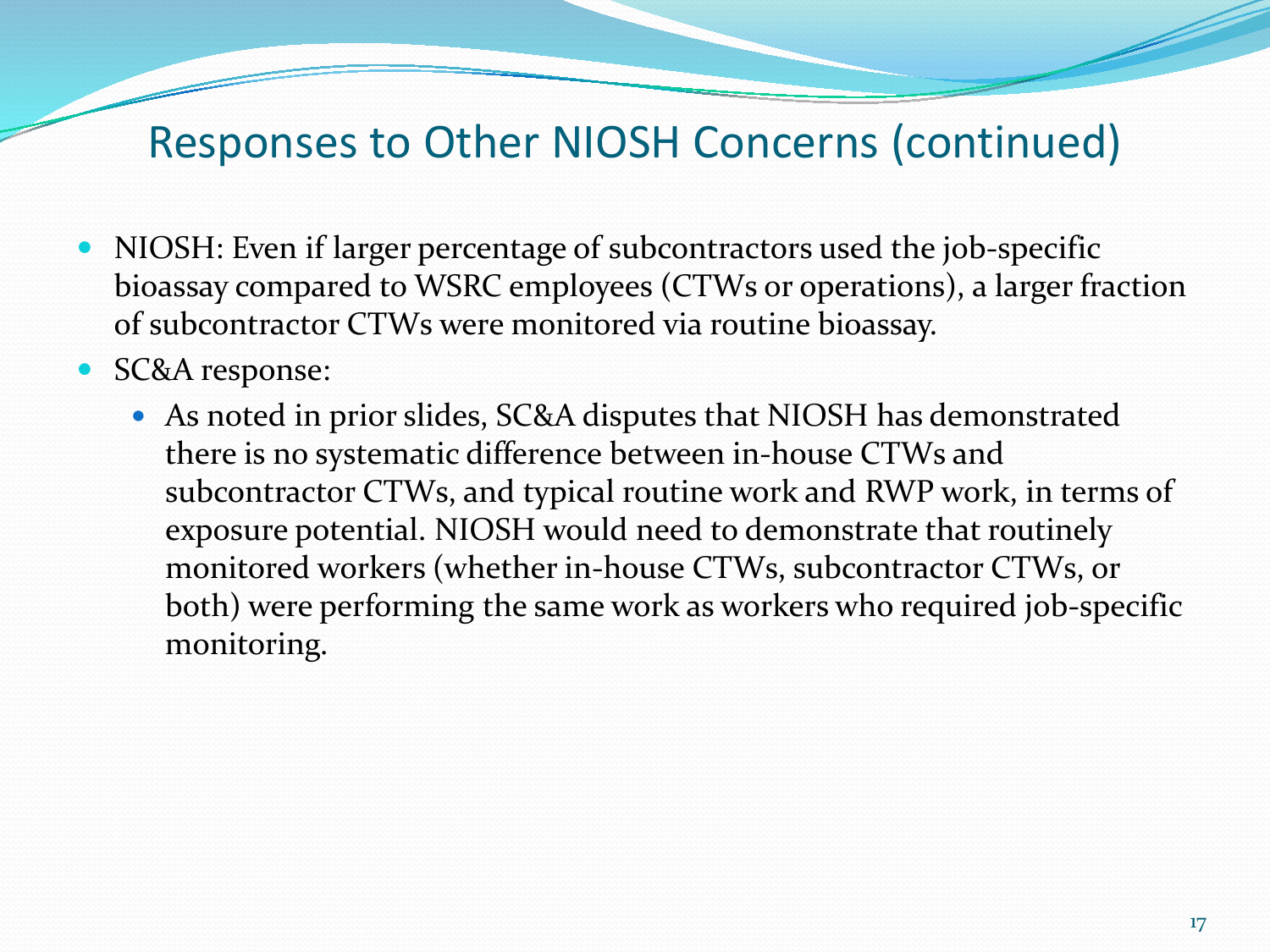- NIOSH: There is no evidence of a workplace exposure nor an indication that there was a missed intake of radionuclides at SRS.
- SC&A response:
	- NIOSH position mirrors WSRC's unsuccessful rebuttal to DOE in the 1998 enforcement action. DOE emphasized "the potential exists to overlook worker exposures to radioactive material due to unrecognized field conditions or other types of personnel error."
	- Assuming 1997 proportion of missing bioassays is indicative of past practice, there are no means to verify whether transient subcontractor CTWs had intakes. As DOE pointed out, WSRC field indicators, alone, are not sufficient.
	- Examples from SRDB and NOCTS indicate intakes of radioactive material that were not identified by field indicator program.
	- For transient subcontractor CTWs, such missed bioassays may result in missed intakes.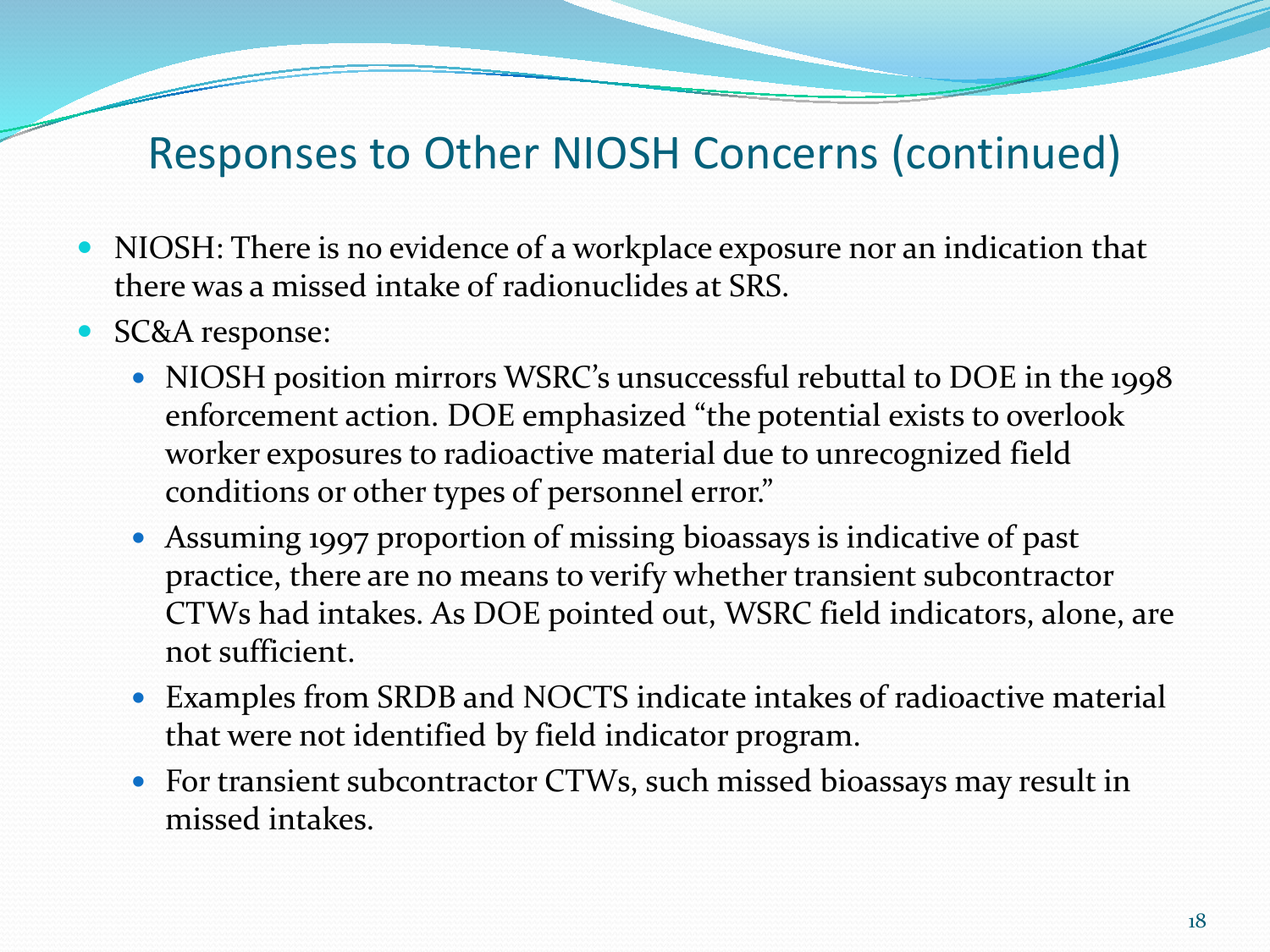#### **Conclusions**

- WSRC self-surveys are the most valid reviews of job-specific bioassay completeness in the 1990s (21% completeness for 100% sample in 1997); 1997 resampling showed no intakes but does not resolve completeness for earlier years (NIOSH is requesting any earlier surveys). Focus should be on whether a valid coworker model can be developed.
- From NIOSH draft Coworker Criteria (Neton 2015), "representativeness" is a key issue: How relatable are exposures of subcontractors on RWP job-specific bioassays compared to those working under "typical" or general work conditions with prescheduled routine bioassays? NIOSH needs to adequately demonstrate that routinely monitored workers were doing the same jobs or tasks as those solely on job-specific bioassay.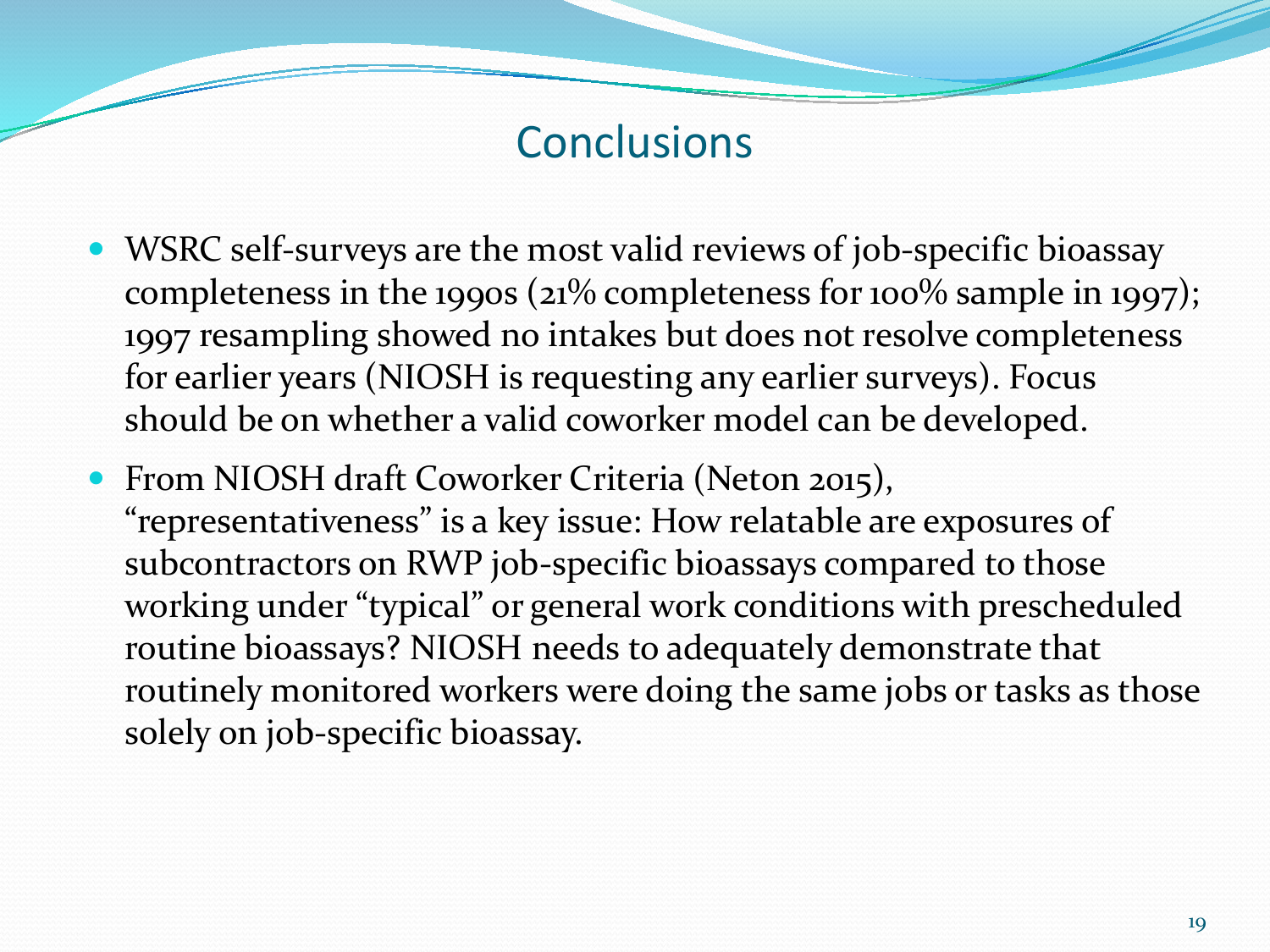Conclusions (continued)

- RWPs before 1999 at SRS were neither complete nor consistently applied with respect to job-specific bioassays. Unmonitored intakes may have occurred due to workplace radiological source terms not being properly characterized and included in RWPs. Most RWPs appear to be missing for WSRC 1989–1995; few remain for the DuPont era (past interviews indicate subcontractor records destruction in 1989 during contract transfer).
- SC&A will review NIOSH's evaluation of NOCTS subcontractor CTW data when a dataset is available, but use of prescheduled routine bioassay data for coworker application remains problematic for the reasons stated in this presentation (i.e., may not be representative).